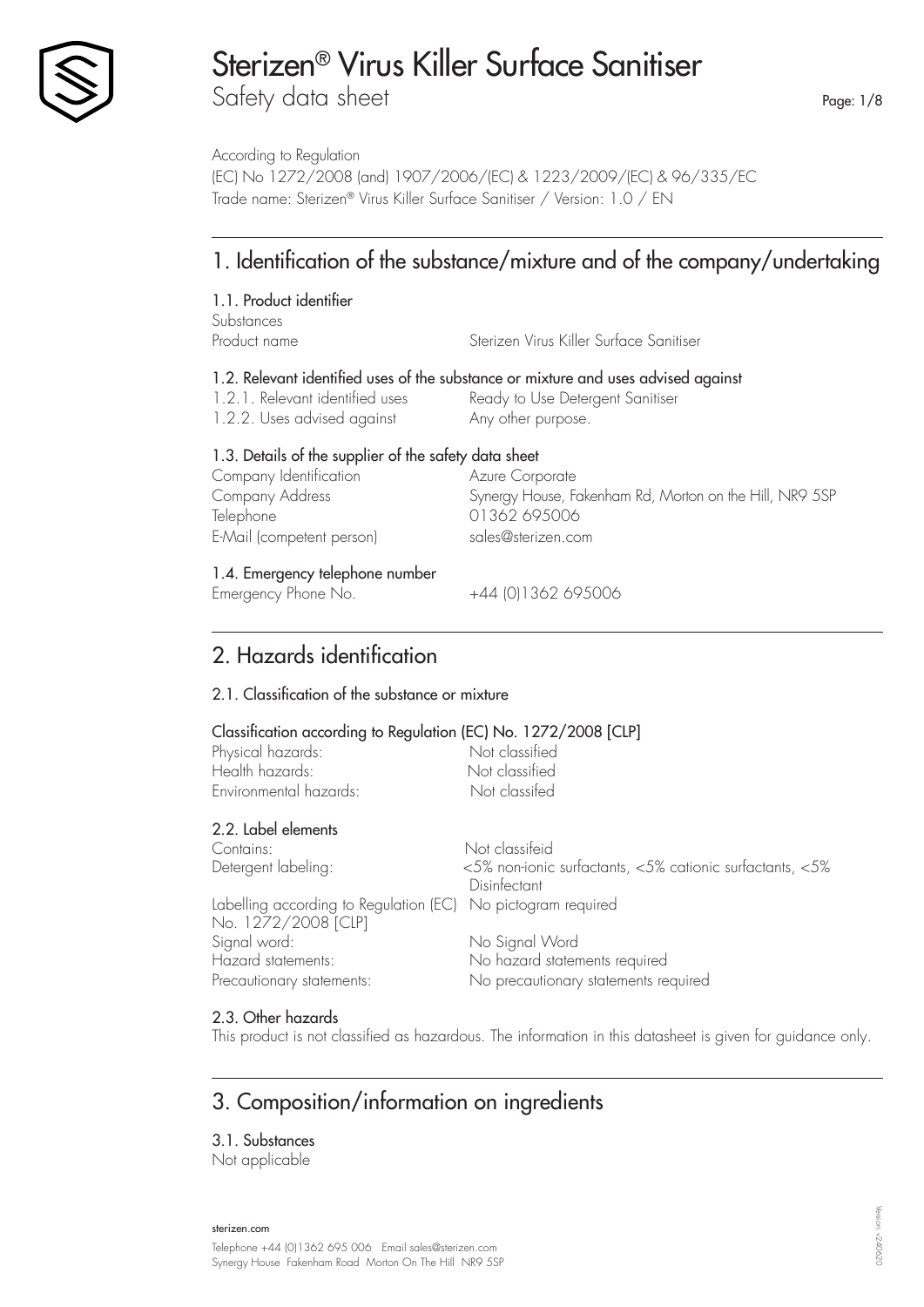

# Sterizen® Virus Killer Surface Sanitiser Safety data sheet

According to Regulation

(EC) No 1272/2008 (and) 1907/2006/(EC) & 1223/2009/(EC) & 96/335/EC Trade name: Sterizen® Virus Killer Surface Sanitiser / Version: 1.0 / EN

## 3. Composition/information on ingredients (continued)

### 3.2. Mixtures

| Substance<br>name                                                                                                                    | CAS No.                                               | Reg. EU 1272/2008                                                                                                              | Conc   |
|--------------------------------------------------------------------------------------------------------------------------------------|-------------------------------------------------------|--------------------------------------------------------------------------------------------------------------------------------|--------|
| Alkyl dimethyl benzyl<br>ammonium chloride<br>$ C12-18 $<br>Alkyl (68% C12, 32% C14)<br>dimethyl<br>ethylbenzyl ammonium<br>chloride | CAS-No.: 68391-<br>$01-5$<br>CAS No. 85409-<br>$23-0$ | Acute Tox 4- H302<br>Skin Corr. 1B - H314,<br>Eye Dam, $1 - H318$ ,<br>Aquatic, Acute 1 - H400,<br>Aquatic Chronic 1 -<br>H410 | $0-1%$ |

The full text for all hazard statements are displayed in section 16

### 4. First aid measures

### 4.1. Description of first aid measures

General: Provide general first aid, rest, warmth, and fresh air. As a rule, in case of doubt or if symptoms persist, always call a doctor. Seek medical attention for all burns and eye injuries, regardless how minor they may seem. First aid personnel must be aware of own risk during rescue. Inhalation: Move the exposed person to fresh air at once. Get medical attention if any discomfort continues. If breathing is difficult, provide oxygen. If not breathing, give artificial respiration and get medical attention.

Ingestion: Do not induce vomiting. Thoroughly rinse the mouth with water. If vomiting occurs, keep head low so that stomach content doesn't enter the lungs. Get medical attention if discomfort occurs. Never give anything by mouth to an unconscious person.

Eye Contact: Avoid contaminating unaffected eye. Immediately flush eyes with plenty of water for at least 15 minutes, lifting lower and upper eyelids occasionally. Remove contact lenses if present and easy to do so. Get prompt medical attention

Skin Contact: If prolonged contact occurs, rinse thoroughly with water. If spilled on clothing, change clothes. If symptoms persist or recur, seek medical attention.

### 4.2. Most important symptoms and effects, both acute and delayed

| General:                      | The severity of the symptoms described will vary dependent of<br>the volume and the length of exposure.      |
|-------------------------------|--------------------------------------------------------------------------------------------------------------|
| Inhalation:<br>Ingestion:     | No specific symptoms noted.<br>Exposure to liquid product may cause irritation to mouth, throat              |
| Skin contact:<br>Eye contact: | and oesophagus.<br>Prolonged or repeated contact may be irritating to the skin.<br>May cause eye irritation. |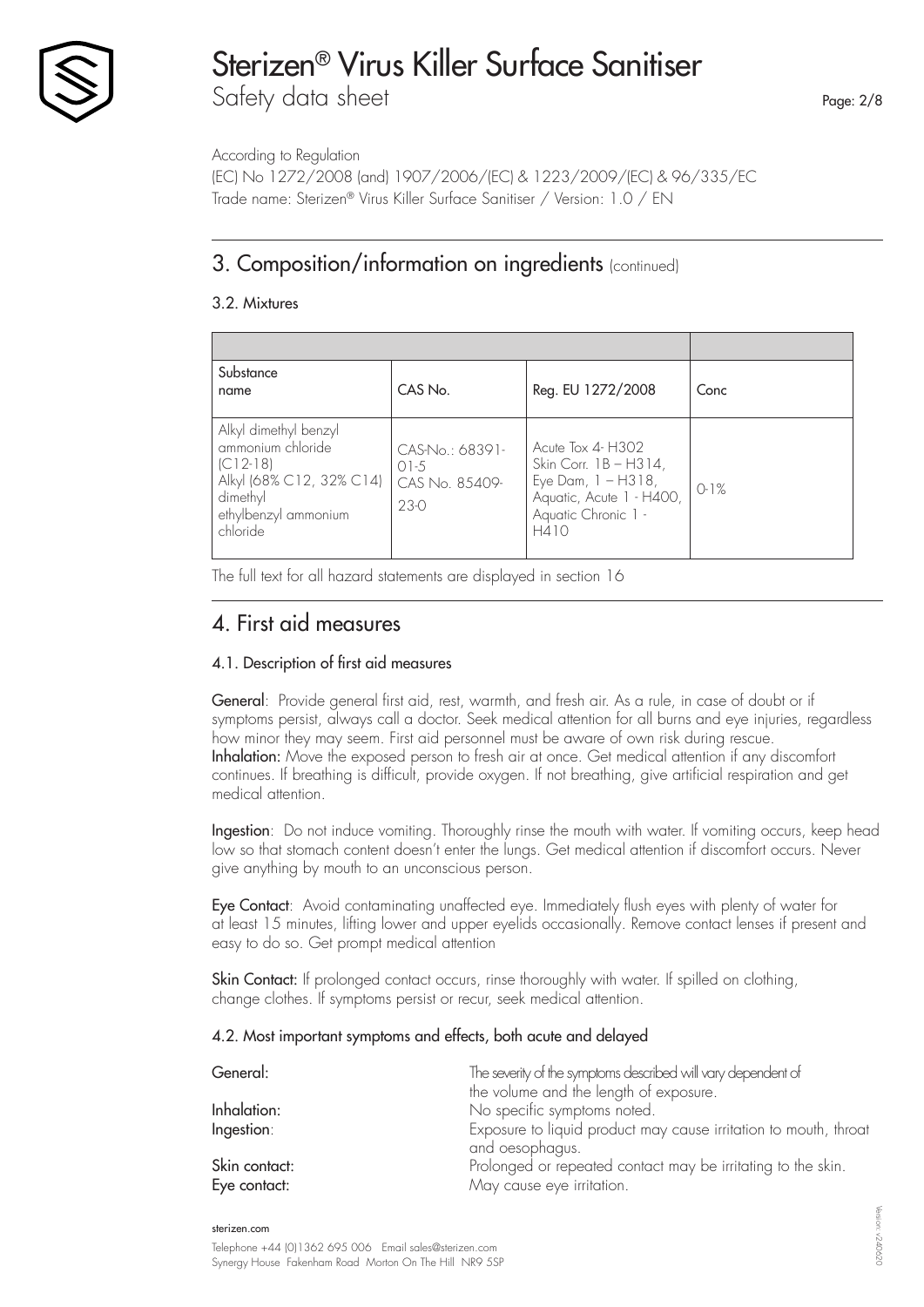

Safety data sheet

According to Regulation (EC) No 1272/2008 (and) 1907/2006/(EC) & 1223/2009/(EC) & 96/335/EC Trade name: Sterizen® Virus Killer Surface Sanitiser / Version: 1.0 / EN

### 4. First aid measures (continued)

4.3. Indication of any immediate medical attention and special treatment needed Treat symptomatically.

## 5. Firefighting measures

| 5.1. Extinguishing media<br>Suitable extinguishing media:                                                                                              | Use fire-extinguishing media appropriate for surrounding<br>materials.                                                                                                                                                                                                                                                                                                 |
|--------------------------------------------------------------------------------------------------------------------------------------------------------|------------------------------------------------------------------------------------------------------------------------------------------------------------------------------------------------------------------------------------------------------------------------------------------------------------------------------------------------------------------------|
| Unsuitable extinguishing media:                                                                                                                        | No unsuitable extinguishing media identified                                                                                                                                                                                                                                                                                                                           |
| 5.2. Special hazards arising from the substance or mixture<br>Hazardous combustion products:<br>Unusual fire & explosion hazards:<br>Specific hazards: | During fire, toxic gases (CO, CO2) are formed.<br>No unusual fire or explosion hazards noted.<br>No specific hazards are identified for the product.                                                                                                                                                                                                                   |
| 5.3. Advice for firefighters<br>Special firefighting procedures:                                                                                       | Ventilate closed spaces before entering them. If possible,<br>fight fire from protected position. Keep up-wind to avoid fumes.<br>Water spray should be used to cool containers.                                                                                                                                                                                       |
| Protective equipment for firefighters:                                                                                                                 | Fire-fighters should wear appropriate protective equipment<br>and self-contained breathing apparatus (SCBA) with a full<br>face-piece operated in positive pressure mode. Clothing for<br>fire-fighters (including helmets, protective boots and gloves)<br>conforming to European standard EN 469 will provide a basic<br>level of protection for chemical incidents. |
|                                                                                                                                                        |                                                                                                                                                                                                                                                                                                                                                                        |

## 6. Accidental release measures

### 6.1. Personal precautions, protective equipment and emergency procedures

### 6.1.1. For non-emergency personnel

Peronal precautions: Wear protective clothing as described in Section 8 of this safety data sheet. Avoid inhalation of vapours and contact with skin and eyes. Provide adequate ventilation. Do not touch or walk through spilled material. Wash hands after use.

### 6.1.2. For emergency responders

Protective equipment: Follow safe handling advice and personal protective equipment recommendations for normal use of product.

### 6.2. Environmental precautions

Prevent further leakage or spillage if safe to do so. Discharge into the environment must be avoided.

### 6.3. Methods and material for containment and cleaning up

Methods for cleaning up: Stop leak if possible, without risk. Absorb spillage with non-combustible, absorbent material - sand. In case of a large scale of spill, dyke area with sand to stop the spill spreading. Flush with plenty of water to clean spillage area. Floors may become slippery, avoid falls. Place waste material into suitable labelled sealed containers for disposal.

sterizen.com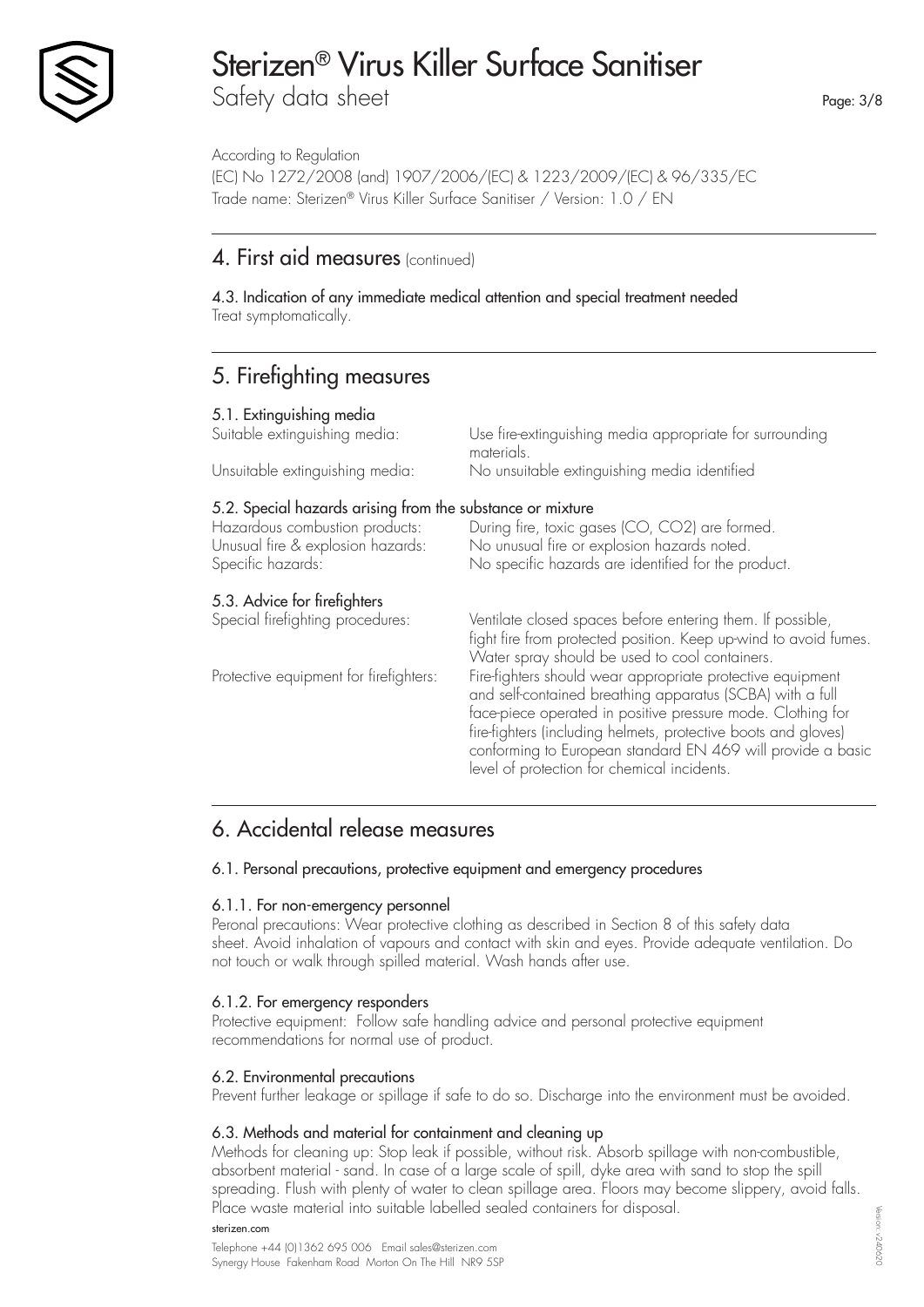

Safety data sheet

According to Regulation

(EC) No 1272/2008 (and) 1907/2006/(EC) & 1223/2009/(EC) & 96/335/EC Trade name: Sterizen® Virus Killer Surface Sanitiser / Version: 1.0 / EN

### 6. Accidental release measures (continued)

### 6.4. Reference to other sections

See section 1 for emergency contact. For personal protection, see section 8. For waste disposal, see section 13.

# 7. Handling and storage

### 7.1. Precautions for safe handling

Precautions for safe handling:

Use proper personal protection when handling (refer to Section 8). Avoid spilling, skin and eye contact. Avoid inhalation of vapours. Read and follow manufacturer's recommendations. Do not mix with other chemicals. When using, do not eat, drink or smoke. Wash thoroughly after handling. Do not wear contact lenses.

### 7.2. Conditions for safe storage, including any incompatibilities

Storage conditions: Keep upright, locked up and out of reach of children. Keep away from heat, sparks and open flame. Store in tightly closed original container in a dry, cool and well-ventilated place.

Storage class: Unspecified storage.

### 7.3. Specific end use(s)

The identified uses for this product are detailed in Section 1.2. Usage description: Use only according to directions. Replace and tighten cap after use.

## 8. Exposure controls/personal protection

#### 8.1 Control parameters No data available

8.2. Exposure controls

Personal protective equipment symbol(s):

### Appropriate engineering controls:

No special measure anticipated in normal use of product.

### Respiratory protection:

Not normally required in anticipated use. If your local COSHH assessment indicates otherwise, contact supplier for further information.

Hand protection: Protective gloves

Eye protection: Safety glasses

Skin and body protection: Wear suitable protective clothing

### Hygiene measures:

DO NOT SMOKE IN WORK AREA! Wash hands at the end of each work shift and before eating, smoking and using the toilet. Wash promptly if skin becomes wet or contaminated. Promptly remove and launder any clothing that becomes contaminated.

Process conditions: Ensure that eye flushing systems are located close by in the work place.

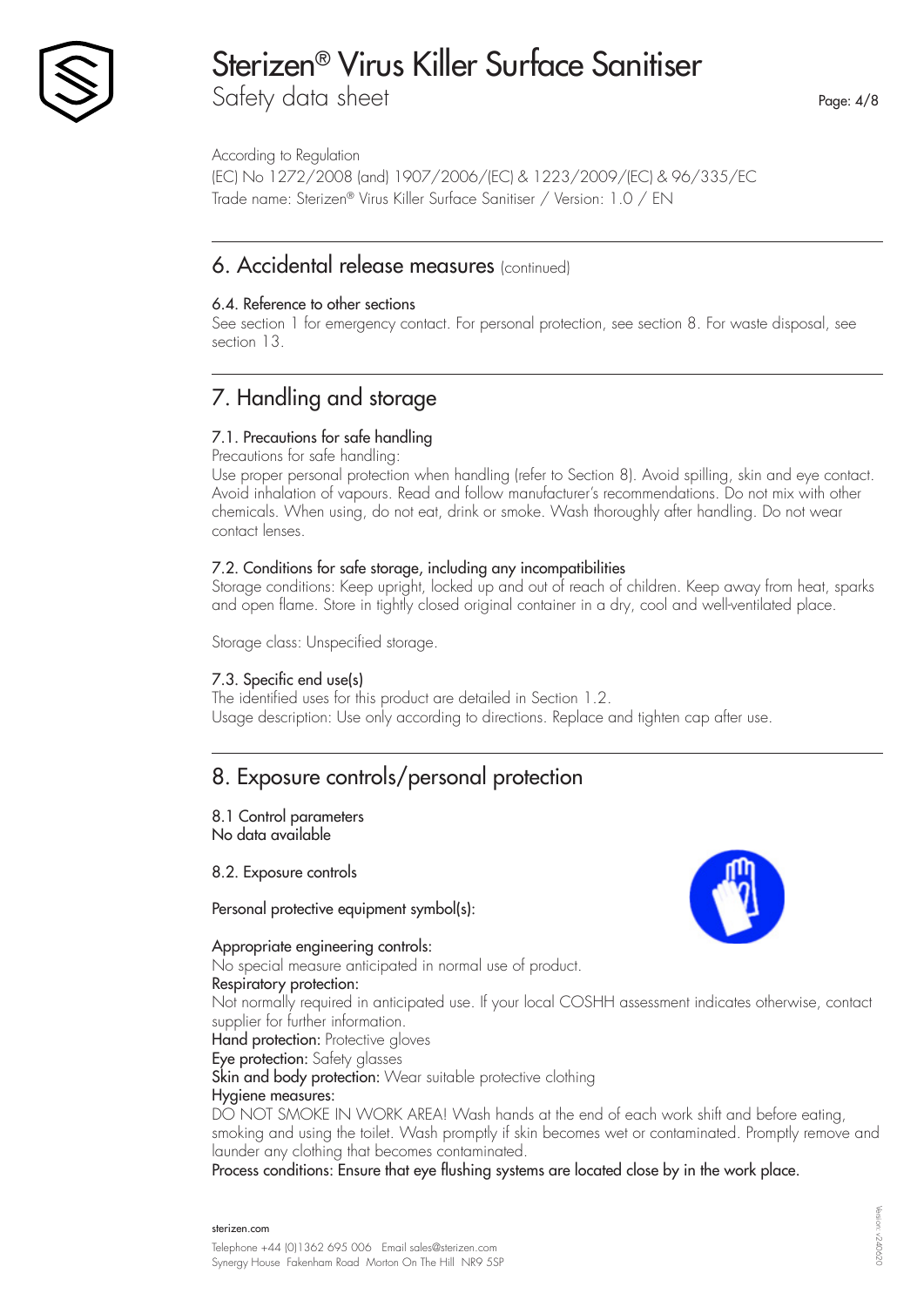

Safety data sheet

According to Regulation

Page: 5/8

(EC) No 1272/2008 (and) 1907/2006/(EC) & 1223/2009/(EC) & 96/335/EC Trade name: Sterizen® Virus Killer Surface Sanitiser / Version: 1.0 / EN

# 9. Physical and chemical properties

### 9.1. Information on basic physical and chemical properties

| Physical state:                                  | Liquid                              |
|--------------------------------------------------|-------------------------------------|
| Colour:                                          | Blue                                |
| Odour:                                           | No fragrance. Characteristic odour. |
| Odour threshold:                                 | No data available                   |
| pH:                                              | $6.5 - 7.5$                         |
| $Relative evaporation rate (butylacetate=1):$    | No data available                   |
| Melting point:                                   | Not applicable                      |
| Freezing point:                                  | No data available                   |
| Boiling point:                                   | No data available                   |
| Flash point:                                     | Non-flammable                       |
| Auto-ignition temperature:                       | No data available                   |
| Decomposition temperature:                       | No data available                   |
| Flammability (solid, gas):                       | Not applicable                      |
| Vapour pressure:                                 | No data available                   |
| Relative vapour density at 20 °C:                | No data available                   |
| Relative density:                                | 0.90 - 1.01g/cm3 @ 20.00 °C         |
| Solubility:                                      | Soluble in water.                   |
| Partition coefficient n-octanol/water (Log Pow): | No data available                   |
| Viscosity, kinematic:                            | No data available                   |
| Viscosity, dynamic:                              | No data available                   |
| Explosive properties:                            | No data available                   |
| Oxidising properties:                            | Not classified as an Oxidiser       |
| Explosive limits:                                | Not classified as explosive         |
| 9.2. Other information                           |                                     |

Molecular weight: No data available Volatile organic compound: No data available

# 10. Stability and reactivity

### 10.1. Reactivity

There are no known reactivity hazards associated with this product.

### 10.2. Chemical stability

Stability Stable at normal ambient temperatures and when used as recommended. Stable under the prescribed storage conditions.

### 10.3. Possibility of hazardous reactions

No dangerous reactions known under normal conditions of use.

### 10.4. Conditions to avoid

Conditions to avoid: Heat, temperature extremes and direct sunlight.

### 10.5. Incompatible materials

Materials to avoid: Acids

### 10.6. Hazardous decomposition products

Hazardous decomposition products: If heated, harmful vapours may be formed.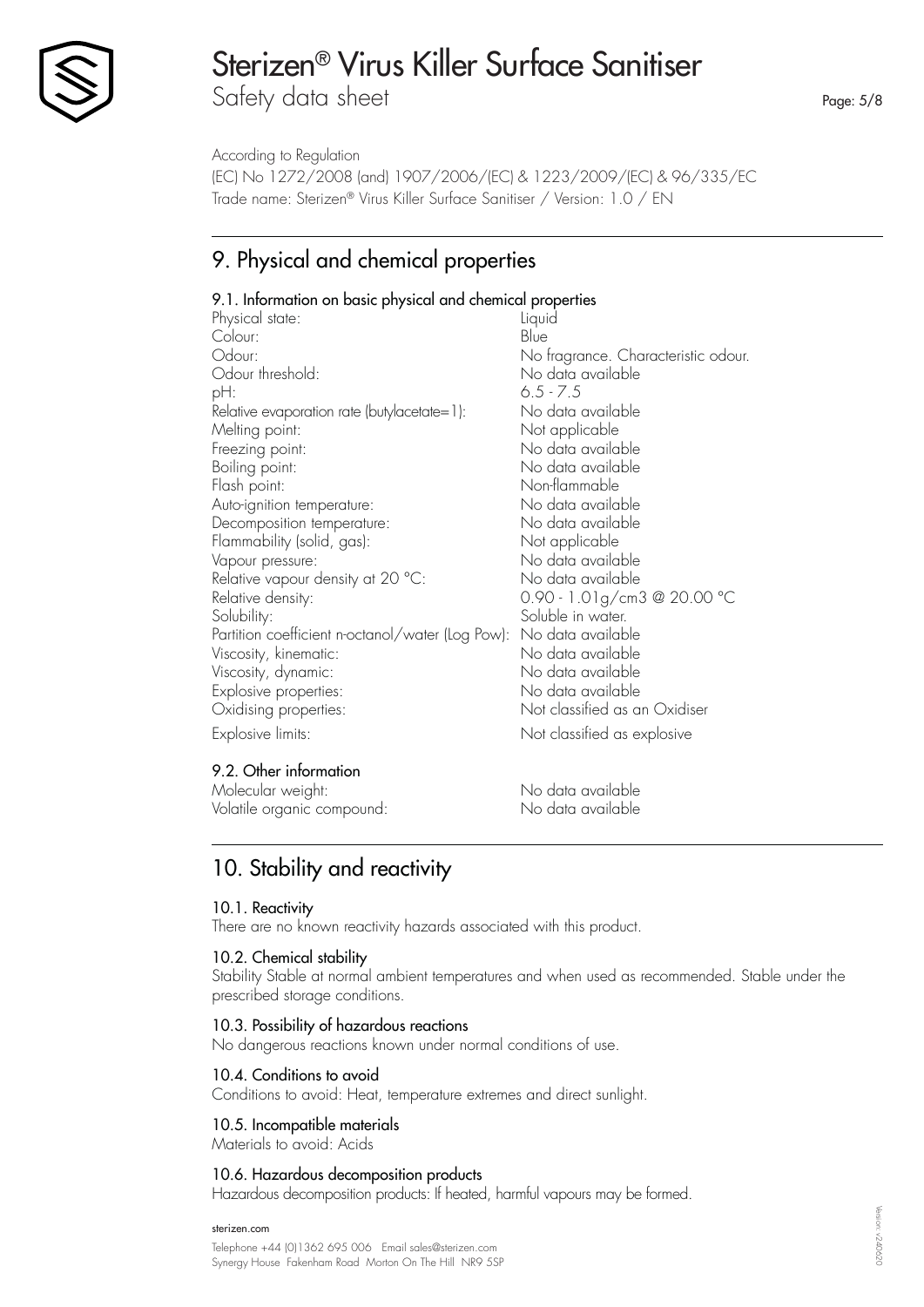

Safety data sheet

According to Regulation

(EC) No 1272/2008 (and) 1907/2006/(EC) & 1223/2009/(EC) & 96/335/EC Trade name: Sterizen® Virus Killer Surface Sanitiser / Version: 1.0 / EN

# 11. Toxicological information

### 11.1. Information on toxicological effects

| Acute toxicity (oral):                            | Not classified                                            |
|---------------------------------------------------|-----------------------------------------------------------|
| Acute toxicity (dermal):                          | Not classified                                            |
| Acute toxicity (inhalation):                      | Not classified                                            |
| Skin corrosion/irritation:                        | Not classified                                            |
| Serious eye damage/irritation:                    | Not classified                                            |
| Respiratory or skin sensitisation:                | Not classified                                            |
| Germ cell mutagenicity:                           | Not classified                                            |
| Carcinogenicity:                                  | Not classified                                            |
| Specific target organ toxicity - Single exposure: |                                                           |
| STOT - Single exposure:                           | Not classified                                            |
| STOT - Repeated exposure:                         | Not classified                                            |
| Inhalation:                                       | Not classified                                            |
| Ingestion:                                        | Exposure to liquid product may cause irritation to mouth, |
|                                                   | throat and esophagus                                      |
| Skin contact:                                     | Prolonged or repeated contact may be irritating to the    |
|                                                   | skin.                                                     |
| Eye contact:                                      | May cause eye irritation.                                 |
| Waste management:                                 | When handling waste, consideration should be made         |
|                                                   | to the safety precautions applying to handling of the     |
|                                                   | product.                                                  |
| Routes of entry:                                  | Not classified                                            |
| Target organs:                                    | No target organs specified                                |
| Reproductive toxicity:                            | Not classified                                            |
| Aspiration hazard:                                | Not classified                                            |
|                                                   |                                                           |

# 12. Ecological information

| 12.1. Toxicity                                                |                                                                                                                                                                                                             |
|---------------------------------------------------------------|-------------------------------------------------------------------------------------------------------------------------------------------------------------------------------------------------------------|
| Ecology - general:                                            | The product is not classified as environmentally<br>hazardous. However, this does not exclude the<br>possibility that large or frequent spills can<br>have a harmful or damaging effect on the environment. |
| Hazardous to the aquatic<br>environment, short-term (acute):  | Not classified                                                                                                                                                                                              |
| Hazardous to the aquatic environment,<br>long-term (chronic): | Not classified                                                                                                                                                                                              |
| 12.2. Persistence and degradability                           | No additional information available.                                                                                                                                                                        |
| 12.3. Bioaccumulative potential                               | No additional information available.                                                                                                                                                                        |
| 12.4. Mobility in soil                                        | Soluble in water                                                                                                                                                                                            |
| 12.5. Results of PBT and vPvB assessment                      | No additional information available.                                                                                                                                                                        |
| 12.6. Other adverse effects                                   | No additional information available.                                                                                                                                                                        |

### sterizen.com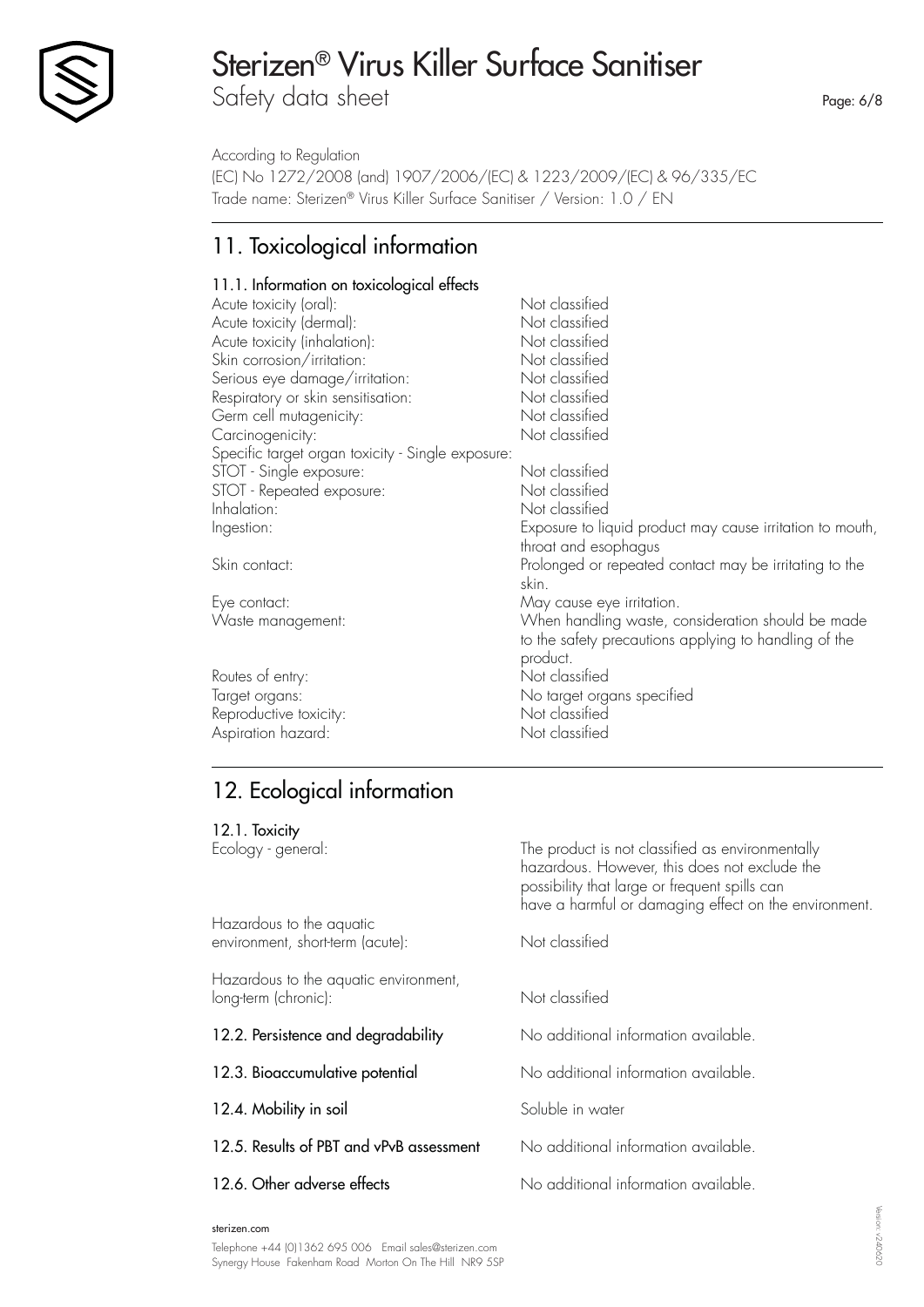

Safety data sheet

According to Regulation

(EC) No 1272/2008 (and) 1907/2006/(EC) & 1223/2009/(EC) & 96/335/EC Trade name: Sterizen® Virus Killer Surface Sanitiser / Version: 1.0 / EN

## 13. Disposal considerations

### 13.1. Waste management:

When handling waste, consideration should be made to the safety precautions applying to handling of the product.

### 13.1.1 Waste treatment methods

Dispose of waste and residues in accordance with local authority requirements.

### 14. Transport information

### In accordance with ADR / RID / IMDG / IATA / ADN

| <b>ADR</b>                       | <b>IMDG</b>    | <b>IATA</b>    |  |
|----------------------------------|----------------|----------------|--|
| 14.1. UN number                  |                |                |  |
| Not applicable                   | Not applicable | Not applicable |  |
| 14.2. UN proper shipping name    |                |                |  |
| Not applicable                   | Not applicable | Not applicable |  |
| 14.3. Transport hazard class(es) |                |                |  |
| Not applicable                   | Not applicable | Not applicable |  |
| 14.4 Packing group               |                |                |  |
| Not applicable                   | Not applicable | Not applicable |  |
| 14.5 Environmental hazards       |                |                |  |
| Not applicable                   | Not applicable | Not applicable |  |

### 14.6. Special precautions for user

EMS: EMS: Emergency action code: Not applicable Hazard no. (ADR): Not applicable Tunnel restriction code: Not applicable

14.7. Transport in bulk according to Annex II of Marpol and the IBC Code Not applicable

## 15. Regulatory information

### 15.1. Safety, health and environmental regulations/legislation specific for the substance or mixture

### 15.1.1. EU-Regulations

Regulation (EC) No 1272/2008 of the European Parliament and of the Council of 16 December 2008 on classification, labelling and packaging of substances and mixtures, amending and repealing Directives 67/548/EEC and 1999/45/EC, and amending Regulation (EC) No 1907/2006 with amendments. The UN Globally Harmonized System (GHS) Safety Data Sheet format (Annex IV) is implemented as Annex II of REACH EU No 453/2010 of 20th May 2010 amending regulation (EC) No 1907/2006.